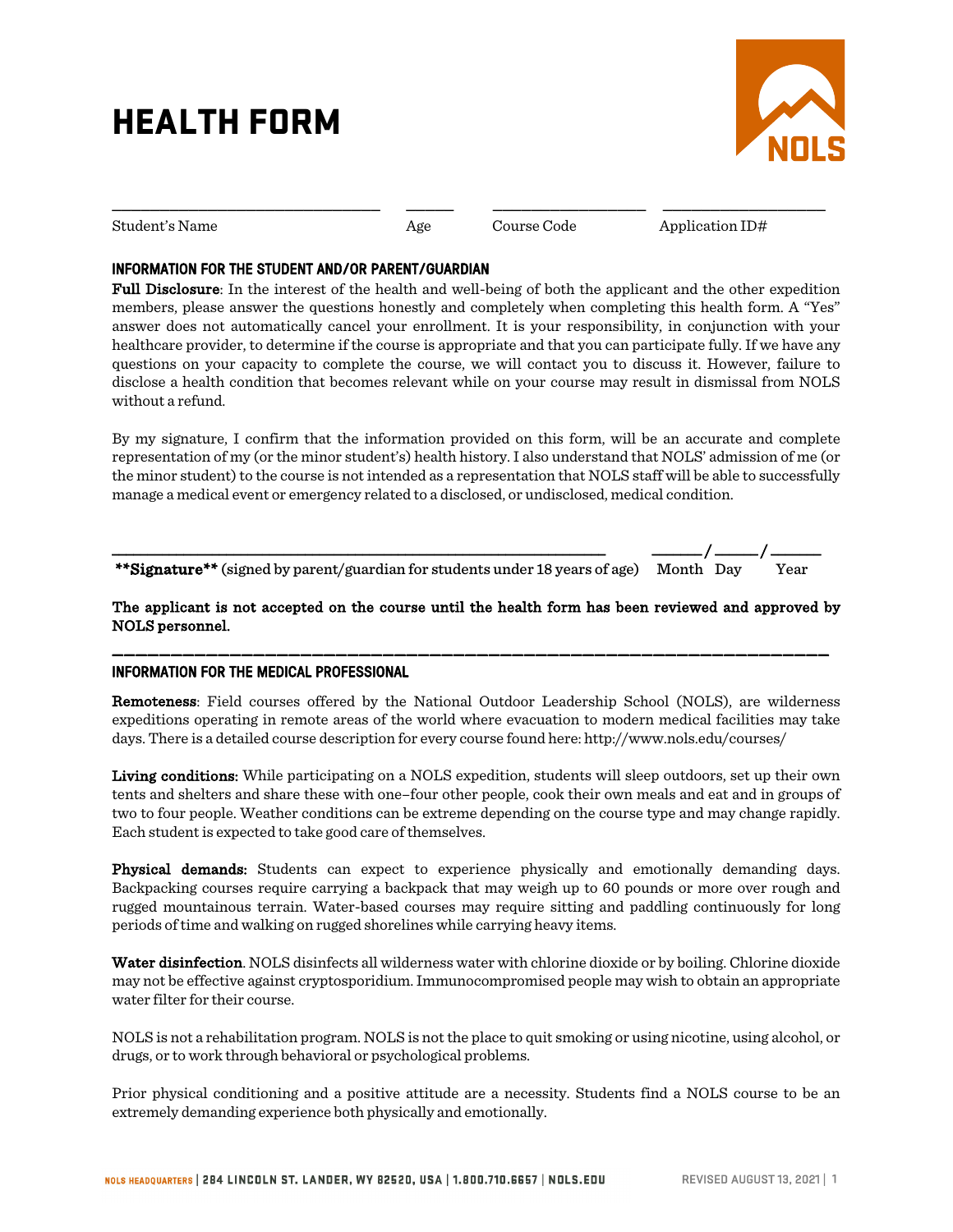Please check YES or NO for each item. Each question must be answered and please provide date and details for all "yes" answers.

## General Medical History

Does the applicant currently have or have a history of:

| 1. Respiratory problems? Asthma?<br>Is the asthma well controlled with an inhaler?                                                                                                              | <b>OYES</b><br><b>OYES</b> | QNO<br>QNO | QN/A                 |
|-------------------------------------------------------------------------------------------------------------------------------------------------------------------------------------------------|----------------------------|------------|----------------------|
| If so, please have the student bring one or more metered dose inhalers (MDI) with them for their<br>course (we suggest two, having one as a backup). An aerochamber/spacer is also recommended. |                            |            |                      |
| What triggers an attack? Last episode? Ever been hospitalized for asthma? __________________________                                                                                            |                            |            |                      |
| 2. Gastrointestinal disturbances?<br>3. Diabetes?                                                                                                                                               | <b>OYES</b><br><b>OYES</b> | QNO<br>QNO |                      |
|                                                                                                                                                                                                 |                            |            |                      |
| 4. Bleeding, DVT (deep vein thrombosis) or blood disorders?                                                                                                                                     | <b>OYES</b>                | QNO        |                      |
| 5. Hepatitis or other liver disease?                                                                                                                                                            | <b>OYES</b>                | QNO        |                      |
| <b>6.</b> Neurological problems? Epilepsy?                                                                                                                                                      | <b>OYES</b>                | QNO        |                      |
| 7. Seizures?                                                                                                                                                                                    | <b>OYES</b>                | QNO        |                      |
| 8. Dizziness/vertigo or fainting episodes?<br>9. Migraines? Medications, frequency, are they debilitating?<br>For questions 6-9, Please describe frequency, date of last episode, and severity. | <b>OYES</b><br><b>OYES</b> | QNO<br>QNO |                      |
|                                                                                                                                                                                                 |                            |            |                      |
| <b>10.</b> Disorders of the urinary or reproductive tract?                                                                                                                                      | <b>OYES</b>                | QNO        |                      |
|                                                                                                                                                                                                 |                            |            |                      |
| 11. Is the applicant pregnant?                                                                                                                                                                  | <b>OYES</b>                |            | $\Box$ NO $\Box$ N/A |

(Due to the risk of complications in a remote environment, NOLS does not allow students to attend who are pregnant)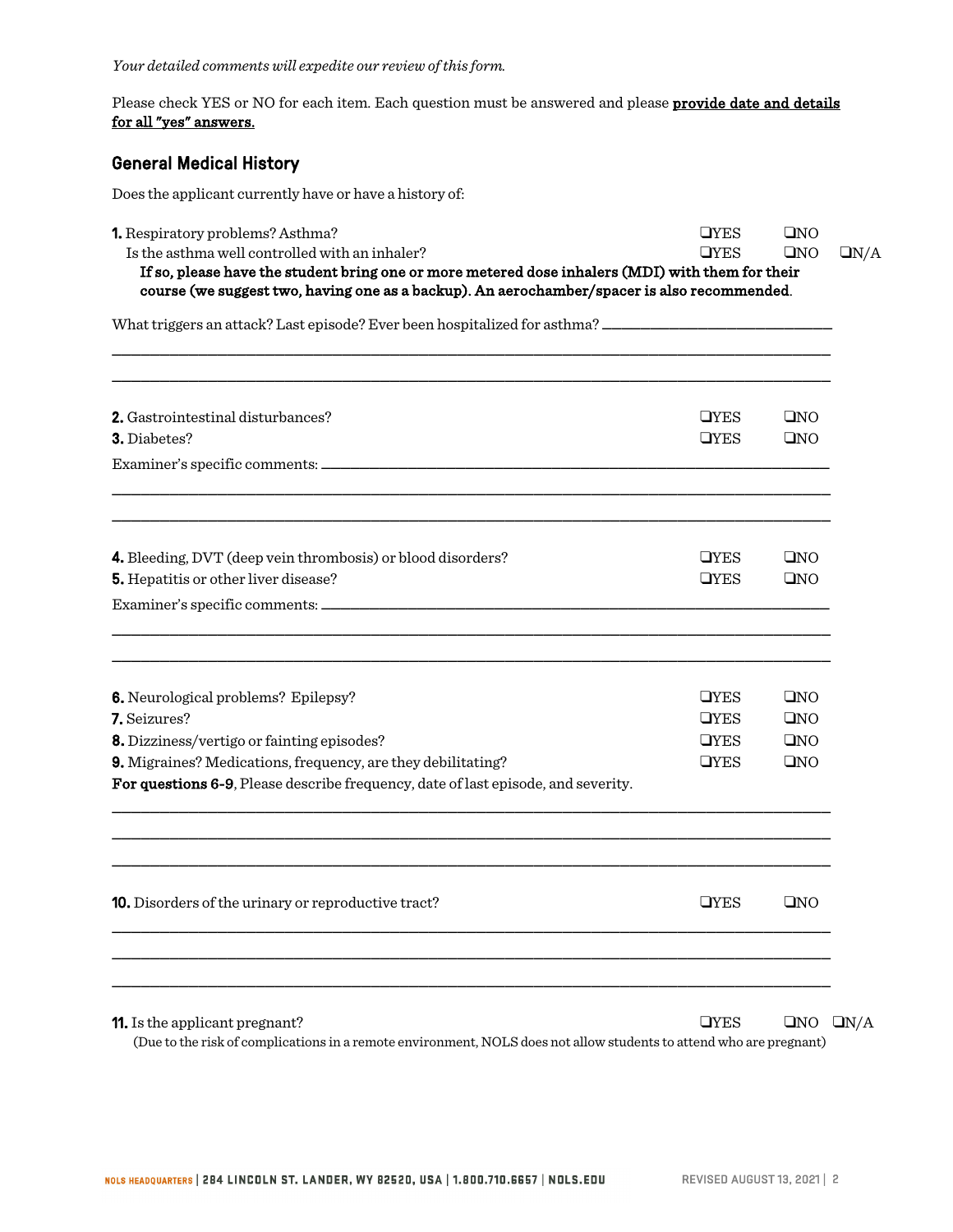## Cardiac History

|                                         |  |  | <b>12.</b> Any history of cardiac illness or significant risk factors, such as known coronary artery disease, |  |  |             |              |
|-----------------------------------------|--|--|---------------------------------------------------------------------------------------------------------------|--|--|-------------|--------------|
|                                         |  |  | hypertension, diabetes mellitus, hyperlipidemia, tachyarrhythmia, symptomatic bradycardia (syncope,           |  |  |             |              |
|                                         |  |  | dizziness), unexplained chest pain (especially with exercise) or immediate family history of early cardiac    |  |  |             |              |
| $death \left( < 50 \right)$ vears old)? |  |  |                                                                                                               |  |  | <b>OYES</b> | $\square$ NO |

Depending on the applicant's history, risk factors and age, a stress ECG or waiver from their cardiologist may be required.

| Examiner's specific comments: |  |  |  |  |  |
|-------------------------------|--|--|--|--|--|
|                               |  |  |  |  |  |
|                               |  |  |  |  |  |

\_\_\_\_\_\_\_\_\_\_\_\_\_\_\_\_\_\_\_\_\_\_\_\_\_\_\_\_\_\_\_\_\_\_\_\_\_\_\_\_\_\_\_\_\_\_\_\_\_\_\_\_\_\_\_\_\_\_\_\_\_\_\_\_\_\_\_\_\_\_\_\_\_\_\_

## Muscle/Skeletal Injuries/Fractures

Does the applicant currently have or have a history within the past three years of:

| <b>13.</b> Knee, hip, leg, or ankle injuries (including sprains) and/or surgery?                                                         | <b>OYES</b> | QNO |
|------------------------------------------------------------------------------------------------------------------------------------------|-------------|-----|
|                                                                                                                                          |             |     |
|                                                                                                                                          |             |     |
| Is there full range of motion? Full Strength?                                                                                            | <b>OYES</b> | QNO |
| What is the most rigorous activity participated in since the injury/surgery? _______________________                                     |             |     |
| Examiner's specific comments: (include date of last occurrence and the effect of the problem on current<br>activity level)               |             |     |
| <b>14.</b> Shoulder, arm or back injuries (including sprains) and/or surgery?                                                            | <b>TYES</b> | QNO |
| Is there full range of motion? Full Strength?                                                                                            | <b>OYES</b> | QNO |
| What is the most rigorous activity participated in since the injury/surgery?                                                             |             |     |
| Examiner's specific comments: (include date of last occurrence and the effect of the problem on current                                  |             |     |
|                                                                                                                                          |             |     |
| 15. Any other joint problems?<br>Examiner's specific comments: (include date of last occurrence and the effect of the problem on current | $\Box$ YES  | QNO |
|                                                                                                                                          |             |     |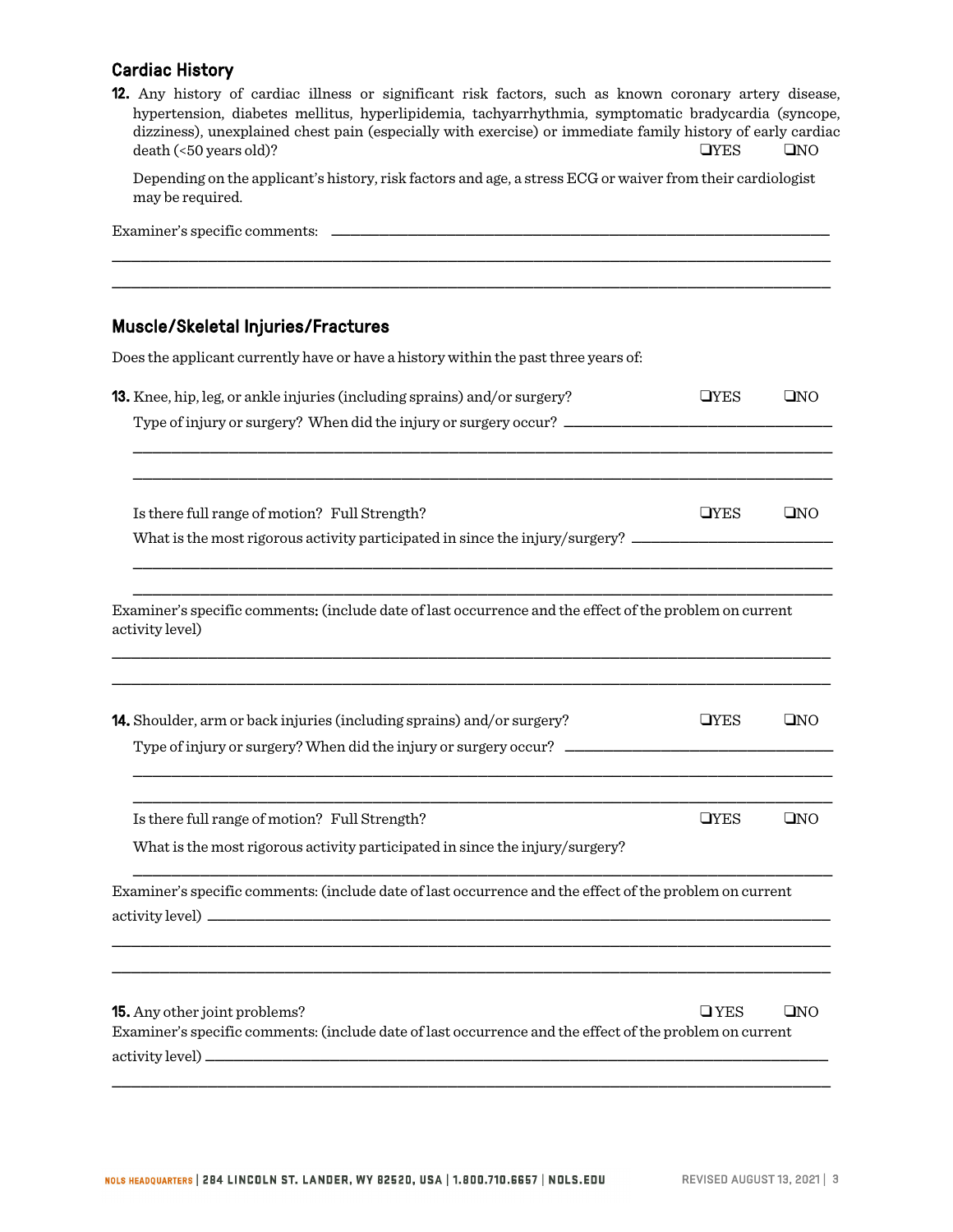16. Head Injury? Loss of consciousness? For how long? !YES !NO Examiner's specific comments: (include date of last occurrence and the effect of the problem on current activity level) \_\_\_\_\_\_\_\_\_\_\_\_\_\_\_\_\_\_\_\_\_\_\_\_\_\_\_\_\_\_\_\_\_\_\_\_\_\_\_\_\_\_\_\_\_\_\_\_\_\_\_\_\_\_\_\_\_\_\_\_\_\_\_\_\_

\_\_\_\_\_\_\_\_\_\_\_\_\_\_\_\_\_\_\_\_\_\_\_\_\_\_\_\_\_\_\_\_\_\_\_\_\_\_\_\_\_\_\_\_\_\_\_\_\_\_\_\_\_\_\_\_\_\_\_\_\_\_\_\_\_\_\_\_\_\_\_\_\_\_\_ \_\_\_\_\_\_\_\_\_\_\_\_\_\_\_\_\_\_\_\_\_\_\_\_\_\_\_\_\_\_\_\_\_\_\_\_\_\_\_\_\_\_\_\_\_\_\_\_\_\_\_\_\_\_\_\_\_\_\_\_\_\_\_\_\_\_\_\_\_\_\_\_\_\_\_

#### Mental Health

Applicants with a history of a mental health condition within the past three years, which may have required psychotherapy, medication, hospitalization or residential treatment, need to be in a period of stability ranging from six months to two years, depending on the condition, before they will be accepted for a course. Applicants need to be gainfully occupied such as attending school or employed. NOLS is not a therapeutic school and is not appropriate for applicants just leaving residential treatment facilities.

| <b>17.</b> Has the applicant been diagnosed or treated for a mental health condition?                                                                                           | <b>OYES</b>                                                        | $\square$ NO                                                                                                                                                                                                                                                                                                                                    |                                    |              |
|---------------------------------------------------------------------------------------------------------------------------------------------------------------------------------|--------------------------------------------------------------------|-------------------------------------------------------------------------------------------------------------------------------------------------------------------------------------------------------------------------------------------------------------------------------------------------------------------------------------------------|------------------------------------|--------------|
|                                                                                                                                                                                 | any of the conditions or symptoms noted below?                     | <b>18.</b> Is the applicant currently prescribed medication or engaged in psychotherapy for                                                                                                                                                                                                                                                     | <b>OYES</b>                        | QNO          |
|                                                                                                                                                                                 |                                                                    | <b>19.</b> Please indicate any of the following conditions or symptoms that have been present.                                                                                                                                                                                                                                                  |                                    |              |
| $\Box$ suicide (thoughts, ideation, attempt)<br>□ substance use disorder (drugs/alcohol)<br><b>Q</b> eating disorder (anorexia/bulimia)<br>$\Box$ obsessive-compulsive disorder | $\Box$ autism spectrum disorder<br>$\Box$ PTSD<br>$\Box$ self-harm |                                                                                                                                                                                                                                                                                                                                                 |                                    |              |
|                                                                                                                                                                                 | $\Box$ academic/career/family issues                               | $\Box$ other                                                                                                                                                                                                                                                                                                                                    |                                    |              |
| consideration?                                                                                                                                                                  |                                                                    | 20. Does the applicant have any other physical, cognitive, or sensory condition that would require<br>If yes, please describe how the condition affects the applicant: __________                                                                                                                                                               | <b>OYES</b>                        | QNO          |
| assistance from NOLS instructors.<br>Medication                                                                                                                                 | Dosage                                                             | 21. Does this person plan to take any prescription or non-prescription medications on the course?<br>Students who have been prescribed medications by their health care provider must understand the use of<br>their medication and be able to take their medication as prescribed on their own without supervision or<br>Date First Prescribed | <b>OYES</b><br>For What Condition? | $\square$ NO |
|                                                                                                                                                                                 |                                                                    |                                                                                                                                                                                                                                                                                                                                                 |                                    |              |

If medications or health condition change prior to course start, please inform NOLS.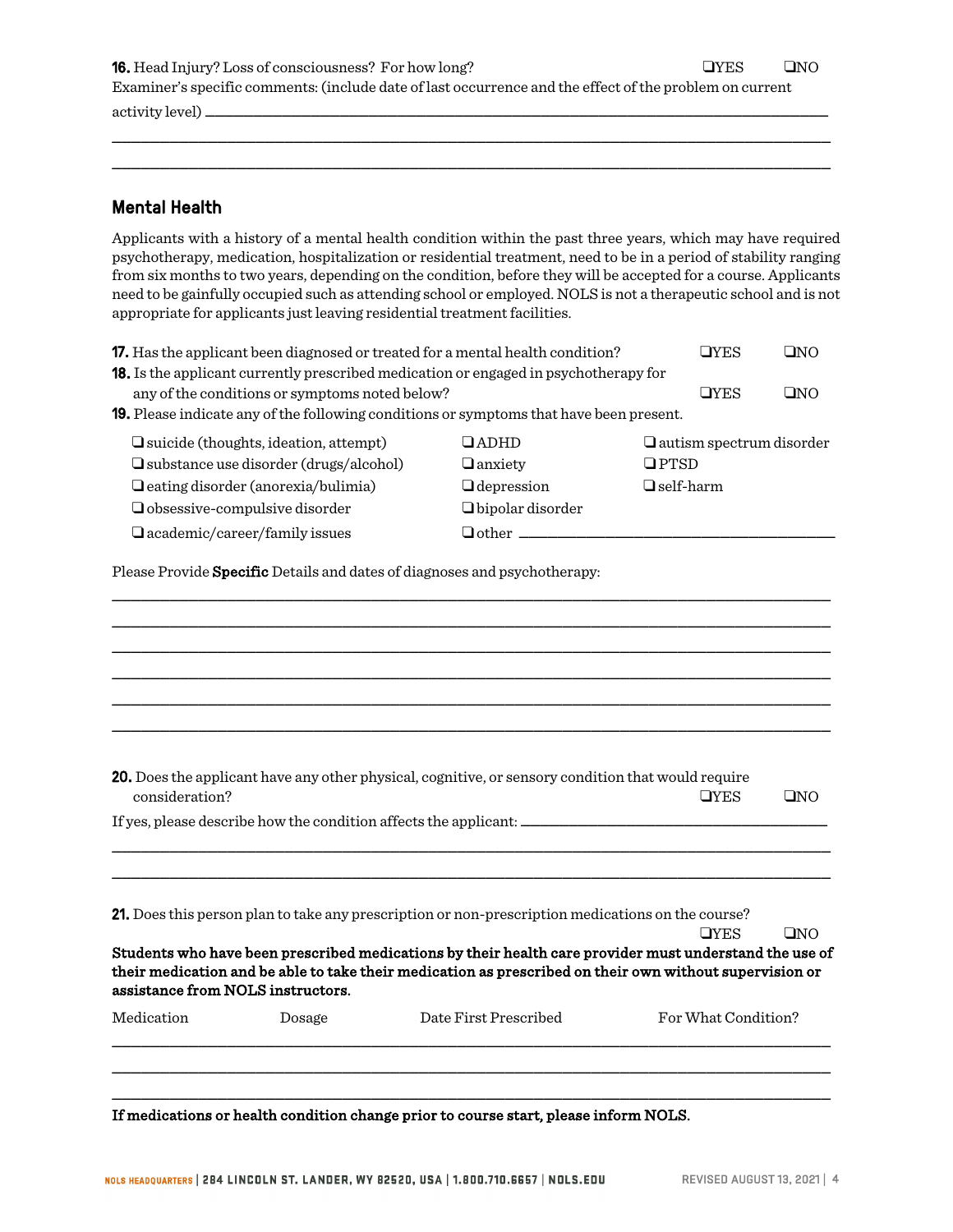## Allergies

| 22. Is applicant allergic to or have a medically related intolerance to any food?                                                                                           |                    |                       |                   | <b>OYES</b>         | QNO                 |
|-----------------------------------------------------------------------------------------------------------------------------------------------------------------------------|--------------------|-----------------------|-------------------|---------------------|---------------------|
|                                                                                                                                                                             |                    |                       |                   |                     |                     |
| <b>23.</b> Does the applicant have any dietary preferences? (e.g., vegetarian, vegan, gluten free) $\Box$ YES<br>NOLS may not be able to accommodate all preferences.       |                    |                       |                   |                     | QNO                 |
|                                                                                                                                                                             |                    |                       |                   |                     |                     |
| 24. Has the applicant had any systemic allergic reactions to insects, bee/wasp stings, or medications resulting<br>in hives, swelling of face/lips or difficulty breathing? |                    |                       |                   | <b>OYES</b>         | QNO                 |
|                                                                                                                                                                             |                    |                       |                   |                     |                     |
|                                                                                                                                                                             |                    |                       |                   |                     |                     |
| 25. Any other allergies?                                                                                                                                                    |                    |                       |                   | <b>OYES</b>         | QNO                 |
|                                                                                                                                                                             |                    |                       |                   |                     |                     |
| Cold, Heat, Altitude                                                                                                                                                        |                    |                       |                   |                     |                     |
| 26. History of frostbite or Raynaud's Syndrome?                                                                                                                             |                    |                       |                   | <b>OYES</b>         | QNO                 |
| 27. History of acute mountain sickness, high altitude pulmonary/cerebral edema?                                                                                             |                    |                       |                   | <b>OYES</b>         | QNO                 |
| 28. History of heat stroke or other heat related illness?                                                                                                                   |                    |                       |                   | <b>OYES</b>         | QNO                 |
|                                                                                                                                                                             |                    |                       |                   |                     |                     |
| 29. Any other disease or surgery not already mentioned?                                                                                                                     |                    |                       |                   | <b>OYES</b>         | QNO                 |
|                                                                                                                                                                             |                    |                       |                   |                     |                     |
|                                                                                                                                                                             |                    |                       |                   |                     |                     |
| <b>Fitness</b>                                                                                                                                                              |                    |                       |                   |                     |                     |
| <b>30.</b> Does the applicant exercise regularly?                                                                                                                           |                    |                       |                   | <b>OYES</b>         | QNO                 |
| Duration/Distance _________________________ Intensity Level LEasy                                                                                                           |                    |                       | $\Box$ Moderate   |                     | <b>QCompetitive</b> |
|                                                                                                                                                                             |                    |                       |                   |                     |                     |
| Duration/Distance _________________________ Intensity Level DEasy                                                                                                           |                    |                       | <b>I</b> Moderate |                     | <b>QCompetitive</b> |
| <b>31.</b> Does this person smoke, vape, or use tobacco products?<br>Tobacco or nicotine is not allowed on NOLS courses or property. The applicant should quit now.         |                    |                       |                   | <b>OYES</b>         | QNO                 |
| <b>32.</b> Is this person underweight? overweight? If so, how much? ___________________                                                                                     |                    |                       |                   | <b>OYES</b>         | QNO                 |
| 33. Swimming ability (CHECK ONE):                                                                                                                                           | $\Box$ Non-swimmer | <b>O</b> Recreational |                   | <b>QCompetitive</b> |                     |